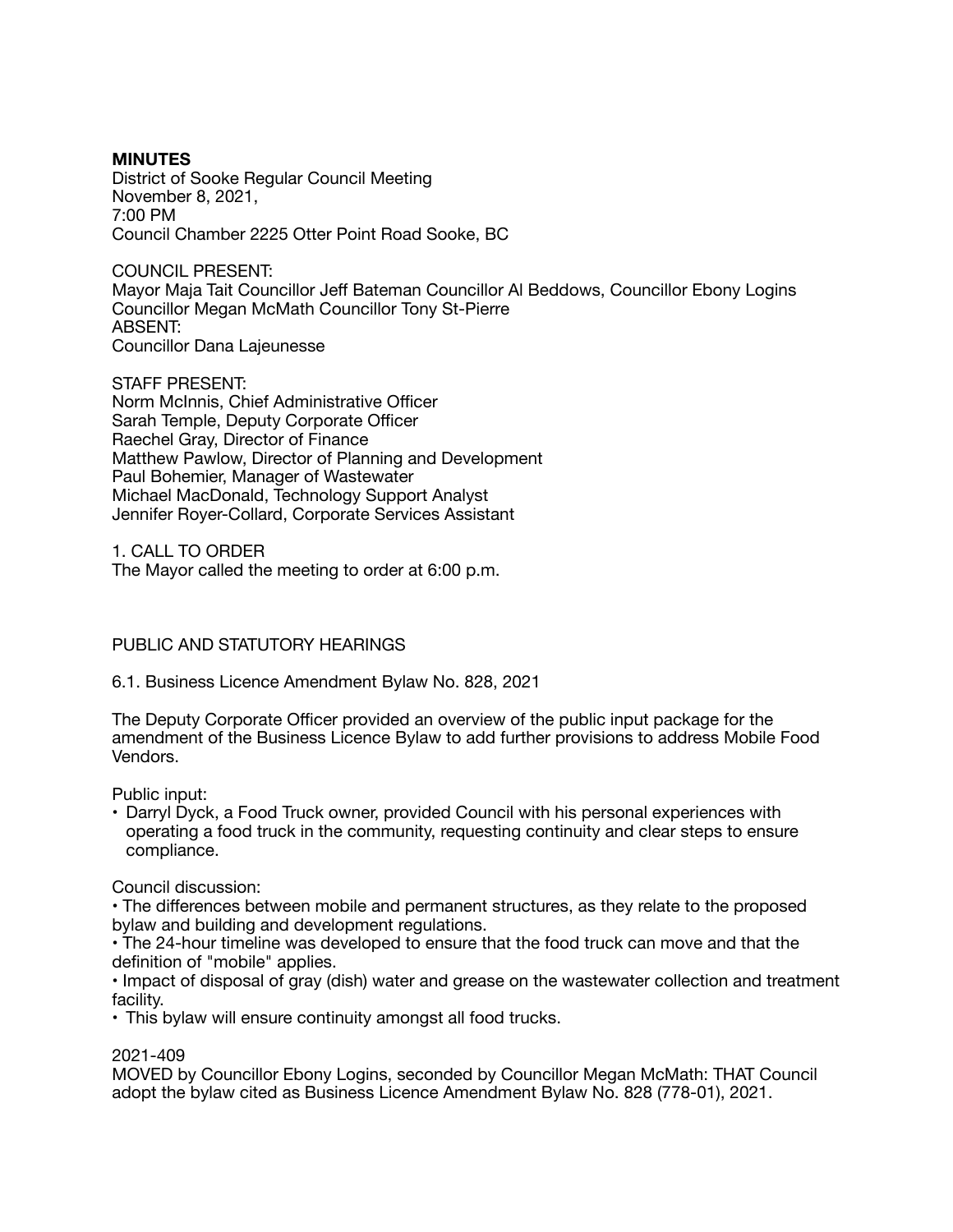CARRIED UNANIMOUSLY In Favour: Mayor Maja Tait, Councillor Jeff Bateman, Councillor Al Beddows, Councillor Ebony Logins, Councillor Megan McMath, and Councillor Tony St-Pierre Absent: Councillor Dana Lajeunesse

*Transition Observer Comments:* Council was very sympathetic to Mr Dyck's situation. The concern appeared to be with the container he is using to store food and that the District felt that he would need to acquire a building permit which could cost up to \$5000 which Mr Dyck felt he was unable to pay. The building permit was thought to be required as it wasn't realized that the container was not a permanent structure and could be easily removed. Mr Dyck said he was happy to comply with the District's requirements once it was established he did not have to pay for a building permit.

Grease getting to the Wastewater Treatment Centre was discussed and staff reported that when the discharged treated water exceeds (I believe) a certain fecal count a fee must be paid. \$50,000 has been paid this year so far. Mayor Tait reported that she had spoken to Sooke residents that did not realize that grease should not be put down the drain. Public education program on the disposal of grease may be in the works.

6.2. Checkout Bag Regulation Bylaw No. 831, 2021

The Deputy Corporate Officer provided an overview of the public input package for the regulation of checkout bags.

Public input:

• No members of the public provided comments.

Council discussion:

• Local businesses are already implementing these changes by using biodegradable or paper bags and encouraging shoppers to bring their bags.

#### 2021-410

MOVED by Councillor Jeff Bateman, seconded by Councillor Tony St-Pierre: THAT Council give third reading to the bylaw cited as Checkout Bag Regulation Bylaw No. 831, 2021. CARRIED UNANIMOUSLY In Favour: Mayor Maja Tait, Councillor Jeff Bateman, Councillor Al Beddows, Councillor Ebony Logins, Councillor Megan McMath, and Councillor Tony St-Pierre

*Transition Observer Comment:* The distribution of plastic bags by shops is banned. This does not apply to plastic bags for bulk or vegetable items. The Federal government is working on a ban to eliminate the use of single use plastic items and it is expected that soon none of these products will be coming into Canada at all.

7. Adoption of Minutes - all carried unanimously

# **DELEGATIONS**

8.1. Sooke Region Chamber of Commerce

Mike Menard, Vice President of the Sooke Region Chamber of Commerce, provided an overview of the Chamber's membership, publications created, the success of student jobs funded by grants, and how the District's support has assisted the success of the chamber.

Council discussion:

• Appreciation for the quality of production materials showcasing the community.

• Integration between the Chamber and the District, in support of economic development.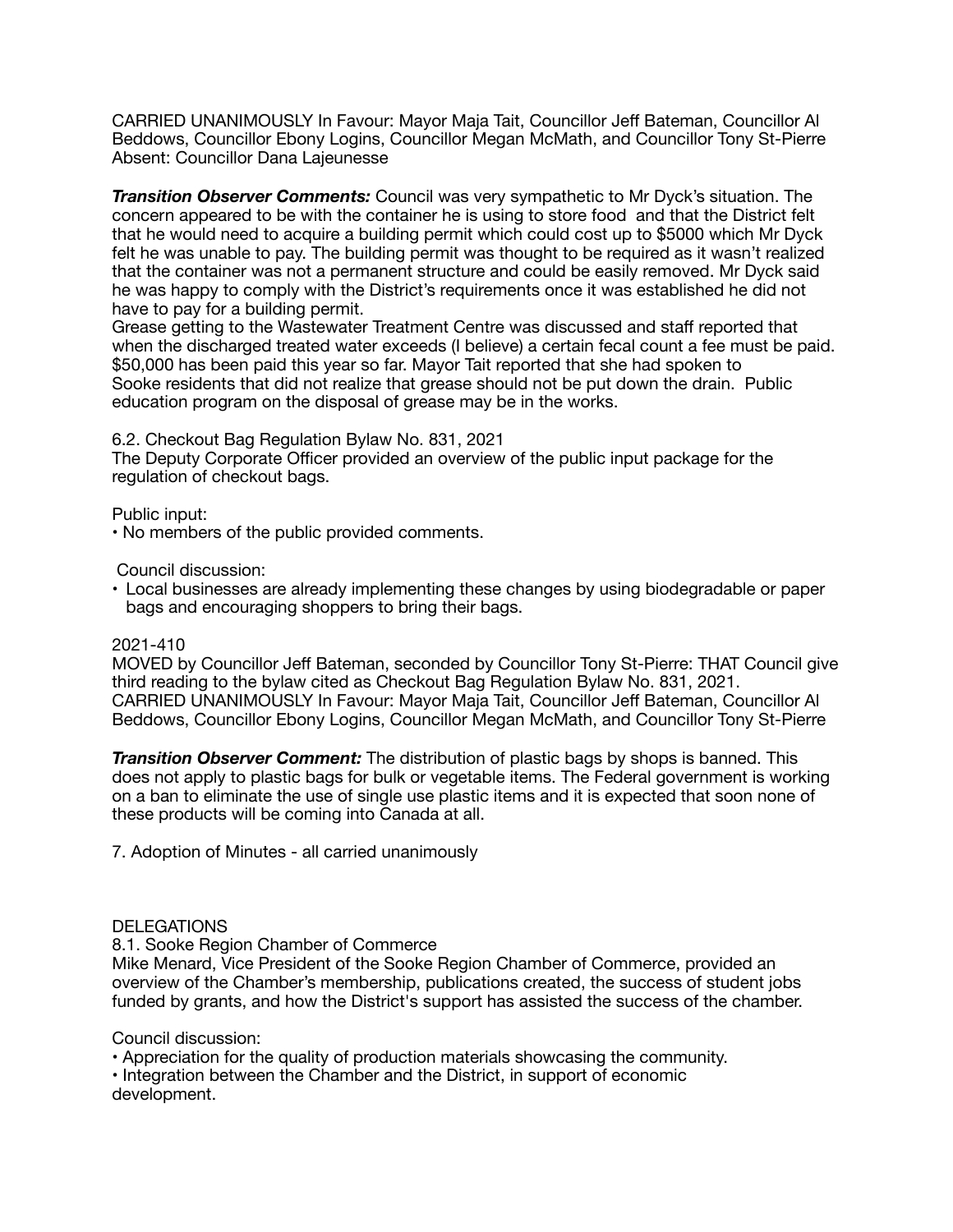*Transition Observer Comment:* Mike Menard did say that Sooke businesses as a whole are feeling over taxed.

8.2. Challenges for Sooke Restaurateurs

Ramesh Nandhini, the owner of the Kurry King, provided an overview of the difficulties he has incurred in establishing a restaurant in the community, advising of the lack of commercial space to operate a business, significant cost impacts and hurdles he has endured in setting up his restaurant.

Council discussion:

• Difficulties for business licensing while in a commercial space versus a home- based business in a home.

• Encouraging commercial business space in the community through development approvals.

**Transition Observer Comment:** Again Council was very supportive of Mr Nandhini and agreed with the need for more commercial space. Mr Nandini did say that he had heard from other small businesses that small local businesses are unlikely to get space in the new commercial developments. Mayor Tait said that she recognized that problem and perhaps it could be addressed through the development permit process. Have requirements for small businesses in commercial development like there is for providing some affordable housing in residential developments. Councillor Bateman mentioned establishing a shared space commissary. Mayor Tait mentioned the Hudson Market in Victoria.

### 9. REPORT OF THE CHIEF ADMINISTRATIVE OFFICER

The Chief Administrative Officer provided Council with the following updates: • The Deputy Director of Finance, Fire Chief and temporary Climate Action Coordinator positions have been successfully filled.

12.1. External Council Liaison Appointments - 2022

A re-evaluation of Council liaisons for external Committees and Commissions for 2022.

# 2021-413

MOVED by Councillor Megan McMath, seconded by Councillor Tony St-Pierre: THAT Council appoint Councillor Jeff Bateman as Sooke's representative to the Vancouver Island Regional Library board for a one-year term, commencing January 1, 2022, and expiring November 7, 2022;

AND THAT Council appoint Councillor Ebony Logins as Sooke's alternate representative to the Vancouver Island Regional Library board for a one-year term, commencing January 1, 2021, and expiring November 7, 2022.

CARRIED UNANIMOUSLY In Favour: Mayor Maja Tait, Councillor Jeff Bateman, Councillor Al Beddows,

Councillor Ebony Logins, Councillor Megan McMath, and Councillor Tony St-Pierre Absent: Councillor Dana Lajeunesse

#### 2021-414

MOVED by Councillor Jeff Bateman, seconded by Councillor Megan McMath: THAT Council appoint Councillor Al Beddows as Sooke's representative to the Sooke and Electoral Area Parks and Recreation Commission (SEAPARC) for a one-year term, commencing January 1, 2022, and expiring November 7, 2022;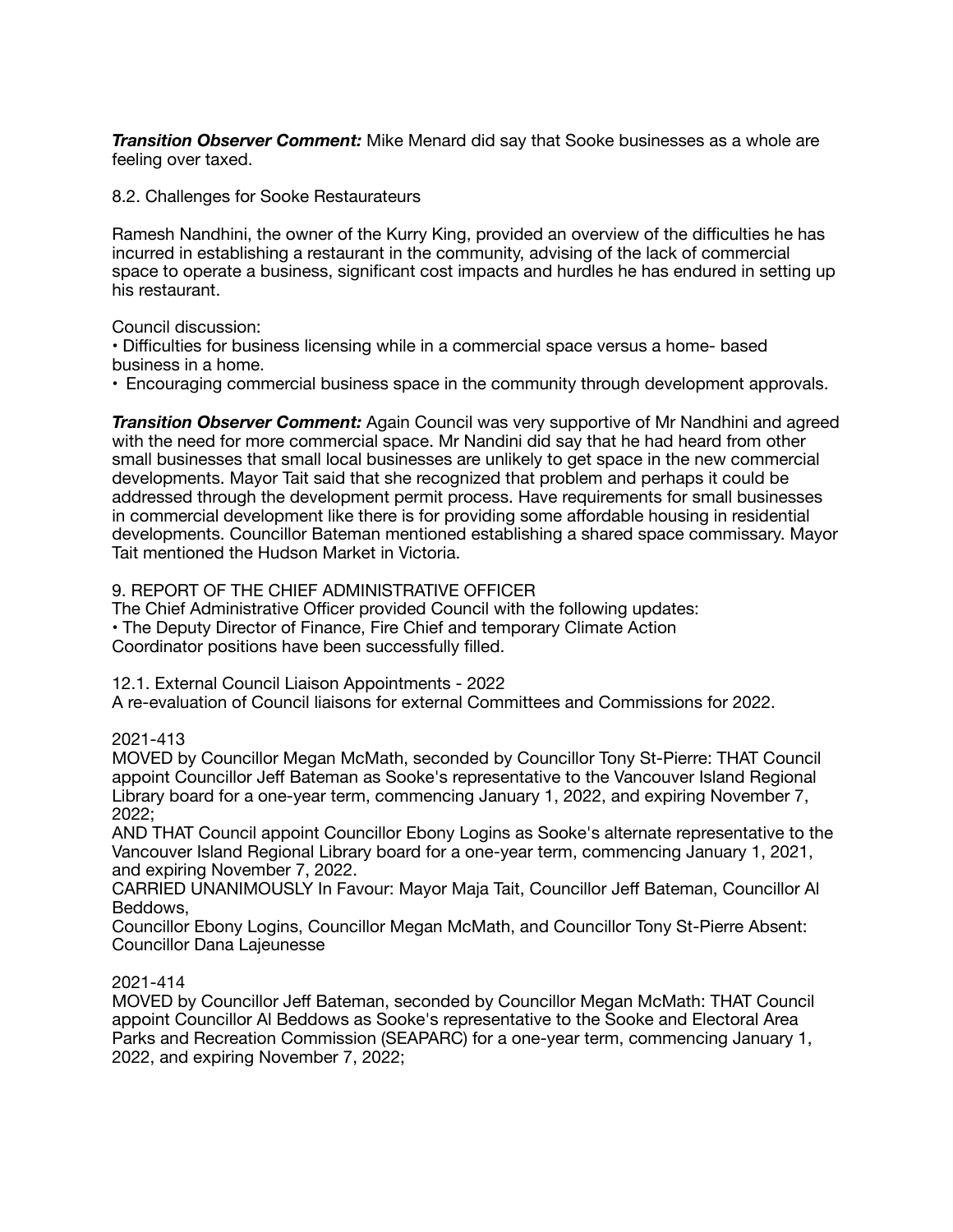AND THAT Council appoint Councillor Dana Lajeunesse as Sooke's alternate representative to the Sooke and Electoral Area Parks and Recreation Commission (SEAPARC) for a one-year term, commencing January 1, 2022, and expiring November 7, 2022.

CARRIED UNANIMOUSLY In Favour: Mayor Maja Tait, Councillor Jeff Bateman, Councillor Al Beddows,

Councillor Ebony Logins, Councillor Megan McMath, and Councillor Tony St-Pierre Absent: Councillor Dana Lajeunesse

### 2021-415

MOVED by Councillor Jeff Bateman, seconded by Councillor Tony St-Pierre: THAT Council appoint Mayor Maja Tait as Sooke's representative to the Te'mexw Treaty Advisory Committee for a one-year term, commencing January 1, 2022, and expiring November 7, 2022;

AND THAT Council appoint Councillor Ebony Logins as Sooke's alternate representative to the Te'mexw Treaty Advisory Committee for a one-year term, commencing January 1, 2022, and expiring November 7, 2022.

CARRIED UNANIMOUSLY In Favour: Mayor Maja Tait, Councillor Jeff Bateman, Councillor Al Beddows,

Councillor Ebony Logins, Councillor Megan McMath, and Councillor Tony St-Pierre Absent: Councillor Dana Lajeunesse

### 2021-416

MOVED by Councillor Al Beddows, seconded by Councillor Megan McMath: THAT Council appoint Councillor Jeff Bateman as Sooke's representative to the Victoria Family Court & Youth Justice Committee for a one-year term, commencing January 1, 2022, and expiring November 7, 2022.

CARRIED UNANIMOUSLY In Favour: Mayor Maja Tait, Councillor Jeff Bateman, Councillor Al Beddows,

Councillor Ebony Logins, Councillor Megan McMath, and Councillor Tony St-Pierre Absent: Councillor Dana Lajeunesse

#### 2021-417

MOVED by Councillor Megan McMath, seconded by Councillor Tony St-Pierre: THAT Council appoint Councillor Dana Lajeunesse as liaison to the Sooke Region Historical Society for a one-year term, commencing January 1, 2022, and expiring November 7, 2022.

CARRIED UNANIMOUSLY In Favour: Mayor Maja Tait, Councillor Jeff Bateman, Councillor Al Beddows,

Councillor Ebony Logins, Councillor Megan McMath, and Councillor Tony St-Pierre Absent: Councillor Dana Lajeunesse

#### 2021-418

MOVED by Councillor Jeff Bateman, seconded by Councillor Ebony Logins: THAT Council appoint Councillor Tony St-Pierre as liaison to the Edward Milne Community School Society for a one-year term, commencing January 1, 2022, and expiring November 7, 2022.

CARRIED UNANIMOUSLY In Favour: Mayor Maja Tait, Councillor Jeff Bateman, Councillor Al Beddows,

Councillor Ebony Logins, Councillor Megan McMath, and Councillor Tony St-Pierre Absent: Councillor Dana Lajeunesse

#### 12.2. Deputy Mayors 2022

A schedule to appoint designated Deputy Mayors for 2022, to act in the absence of the mayor.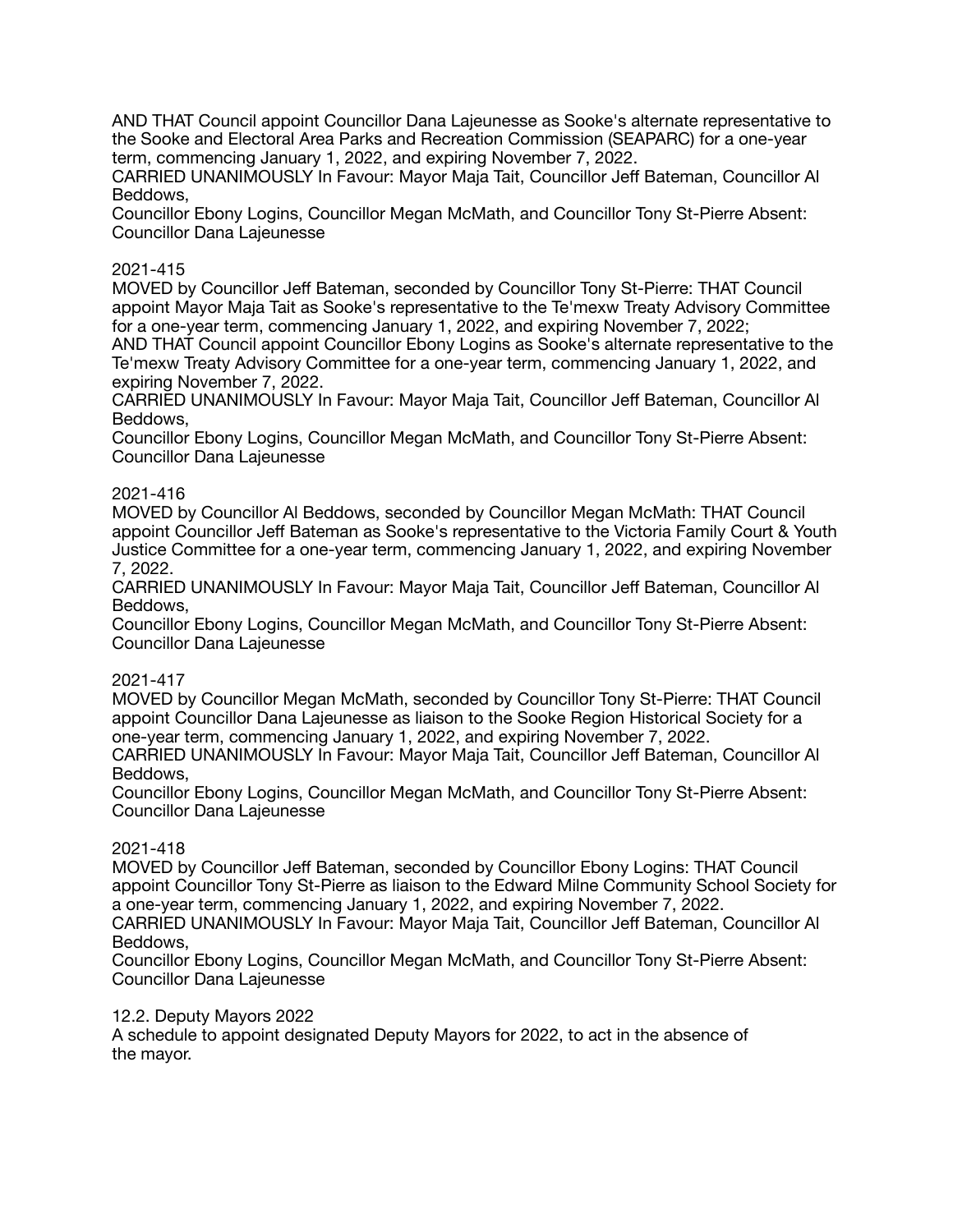2021-419

MOVED by Councillor Jeff Bateman, seconded by Councillor Ebony Logins: THAT Council appoint the following Deputy Mayors for 2021:

- January February = Councillor Jeff Bateman
- March April = Councillor Ebony Logins
- May June = Councillor Dana Lajeunesse
- July August = Councillor Al Beddows
- September = Councillor Tony St-Pierre
- October = Councillor Megan McMath

CARRIED UNANIMOUSLY In Favour: Mayor Maja Tait, Councillor Jeff Bateman, Councillor Al Beddows, Councillor Ebony Logins, Councillor Megan McMath, and Councillor Tony St-Pierre Absent: Councillor Dana Lajeunesse

12.3. 2022 Regular Council Meeting Schedule

A schedule of 2022 Regular Council meetings.

2021-420

MOVED by Councillor Megan McMath, seconded by Councillor Tony St-Pierre: THAT Council approves the 2022 Regular Council meeting schedule as follows:

- January 10, 2022
- January 24, 2022
- February 14, 2022
- February 28, 2022
- March 14, 2022
- March 28, 2022
- April 11, 2022
- April 25, 2022
- May 9, 2022
- May 24, 2022
- June 13, 2022
- June 27, 2022
- July 11, 2022
- July 25, 2022
- September 26, 2022
- October 3, 2022
- 
- November 7, 2022 • November 14, 2022
- 
- November 28, 2022
- December 12, 2022

•

CARRIED UNANIMOUSLY In Favour: Mayor Maja Tait, Councillor Jeff Bateman, Councillor Al Beddows, Councillor Ebony Logins, Councillor Megan McMath, and Councillor Tony St-Pierre Absent: Councillor Dana Lajeunesse

12.4. Alternative Approval Process Policy CO-018

The Deputy Corporate Officer provided an overview of the written staff report for the implementation of a new policy that formalizes practices for conducting an Alternate Approval Process (AAP).

Council discussion:

• Concerns with the impact social media could have with online forms being readily available, and residents hastily completing without all the information.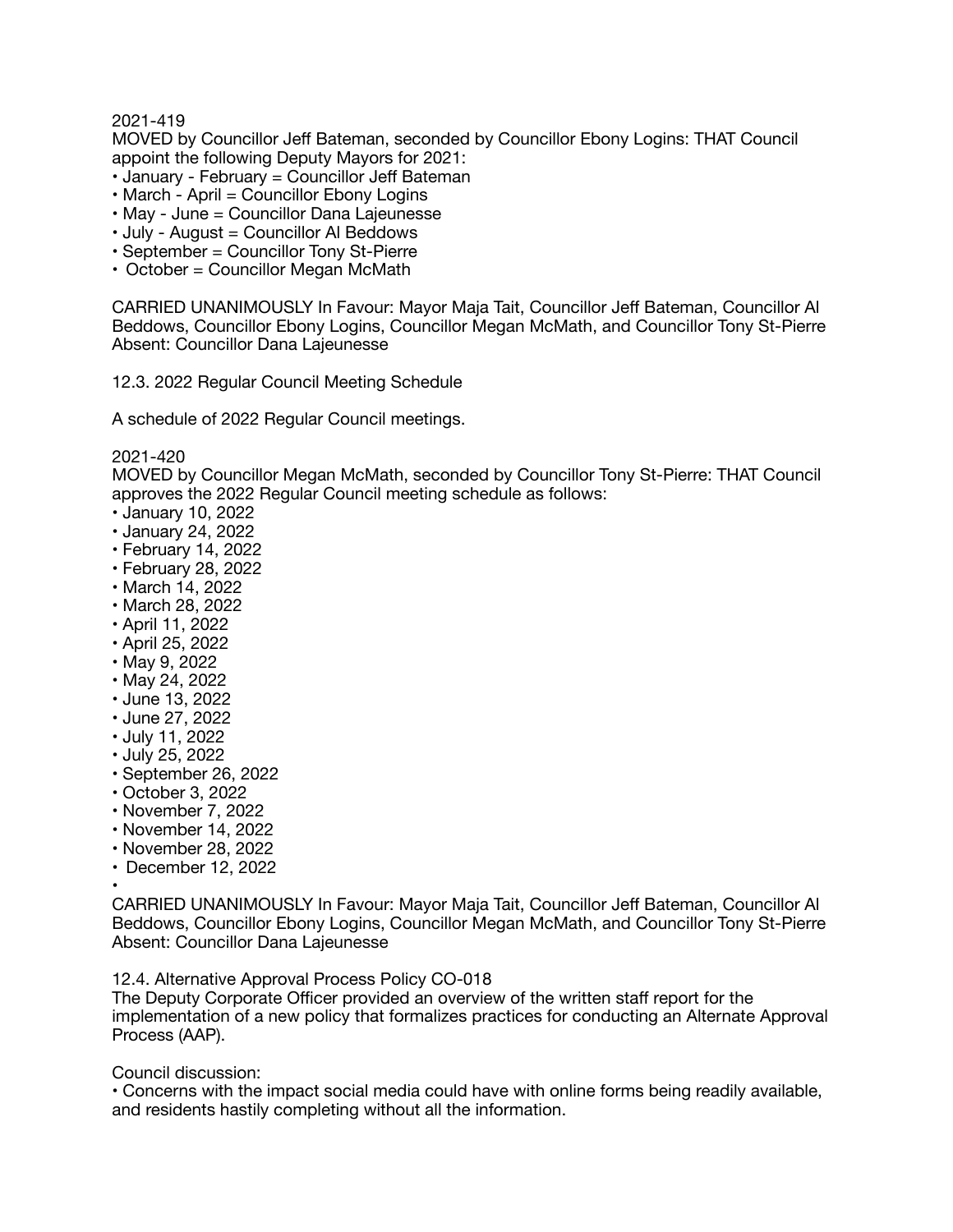• Increasing accessibility of forms will ensure everyone has access to the opportunity to participate.

• A Privacy Impact Assessment (PIA) will be conducted in-house.

• The online forms will be collected through an electronic submission platform.

Staff advised of a required edit to the policy, in section 3 (b) removing "60 days" and replacing it with "1 year", to adhere to legislation.

## 2021-421

MOVED by Councillor Ebony Logins, seconded by Councillor Al Beddows: THAT Council adopt CO-018 Alternative Approval Process Policy, as amended.

CARRIED UNANIMOUSLY In Favour: Mayor Maja Tait, Councillor Jeff Bateman, Councillor Al Beddows, Councillor Ebony Logins, Councillor Megan McMath, and Councillor Tony St-Pierre Absent: Councillor Dana Lajeunesse

*Transition Observer Comment:* Some discussion about the concern of the safety of receiving forms electronically. Most felt the need to make it easier for residents to participate outweighed the concerns that could be addressed by staff. Also noted that a resident could submit a form electronically and then request to have the form returned.

### 13. BYLAWS

13.1. Zoning Amendment Bylaw No. 809 (600-85), 2021 - 5627 Woodlands Road A bylaw to amend the zoning on the property located at 5627 Woodlands Road from Rural Residential (RU4) to Neighbourhood Rural Residential (RU5).

### *Transition Observer Addition*

READ a FIRST and SECOND time the 12 day of July, 2021. PUBLIC HEARING held the 20 day of September, 2021. READ a THIRD time the 20 day of September, 2021. APPROVED by Ministry of Transportation and Infrastructure the 27 day of September, 2021. 2021-422

MOVED by Councillor Tony St-Pierre, seconded by Councillor Al Beddows: THAT Council adopt the bylaw cited as Zoning Amendment Bylaw No. 809 (600-85), 2021. CARRIED UNANIMOUSLY In Favour: Mayor Maja Tait, Councillor Jeff Bateman, Councillor Al Beddows, Councillor Ebony Logins, Councillor Megan McMath, and Councillor Tony St-Pierre Absent: Councillor Dana Lajeunesse

*Transition Observer Comment:* No discussion as already a done deal.

13.2. Sewer Use Amendment Bylaw No. 827, 2021

A bylaw to amend the Sewer Use Bylaw to add provisions regulating the discharge of waste from Mobile Food Vendors into sewer connections.

# *Transition Observer Addition*

Most important section:

"3.9 No person shall directly or indirectly discharge, or allow or cause to be discharged, any waste from a Mobile Food Vendor into a sewer connected to a sewage facility, except under conditions specified in the code of practice attached as Schedule Q of this bylaw."

#### 2021-423

MOVED by Councillor Jeff Bateman, seconded by Councillor Tony St-Pierre: THAT Council adopt the bylaw cited as Sewer Use Amendment Bylaw No. 827 (224- 01), 2021